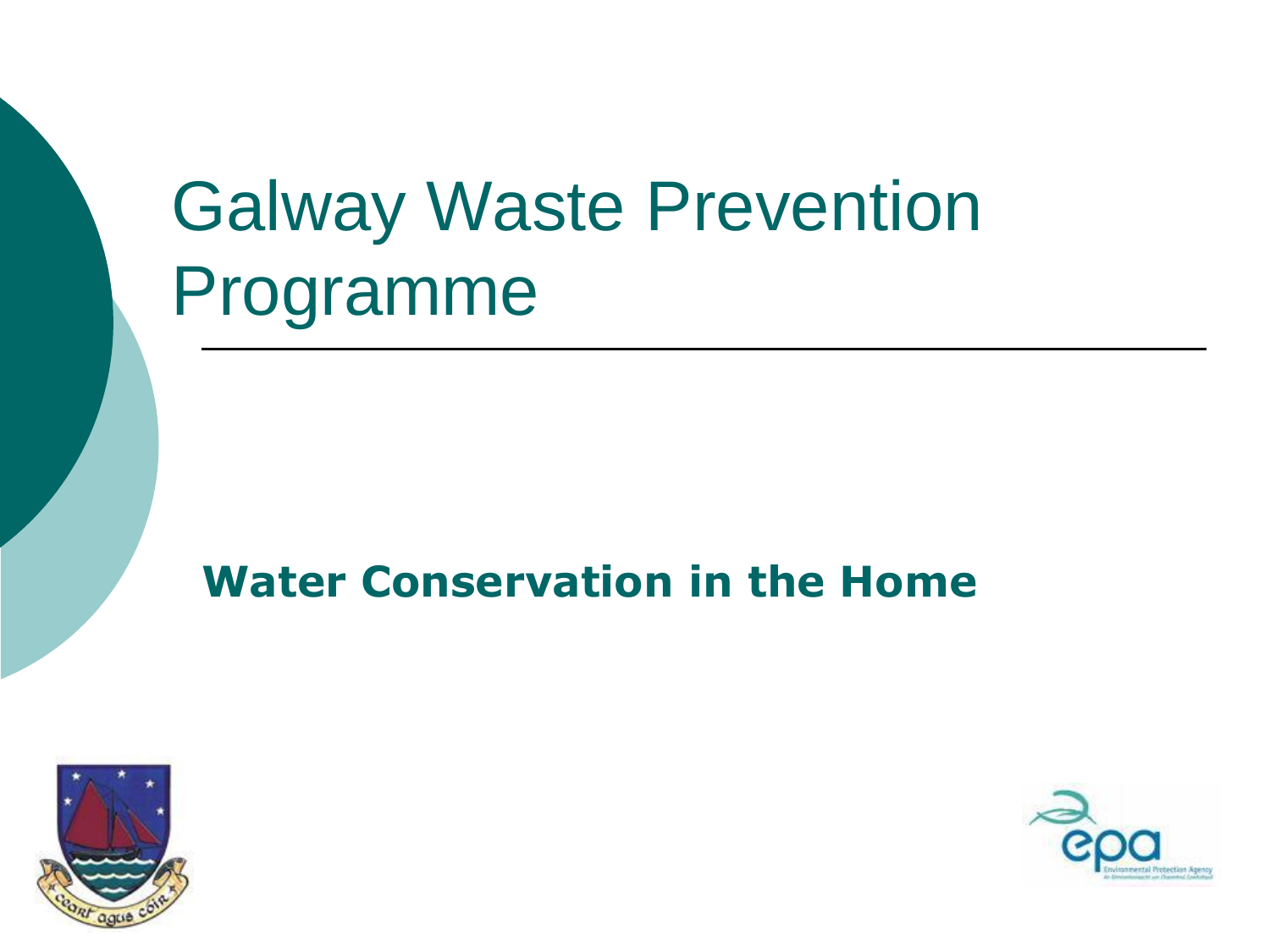



The value of water

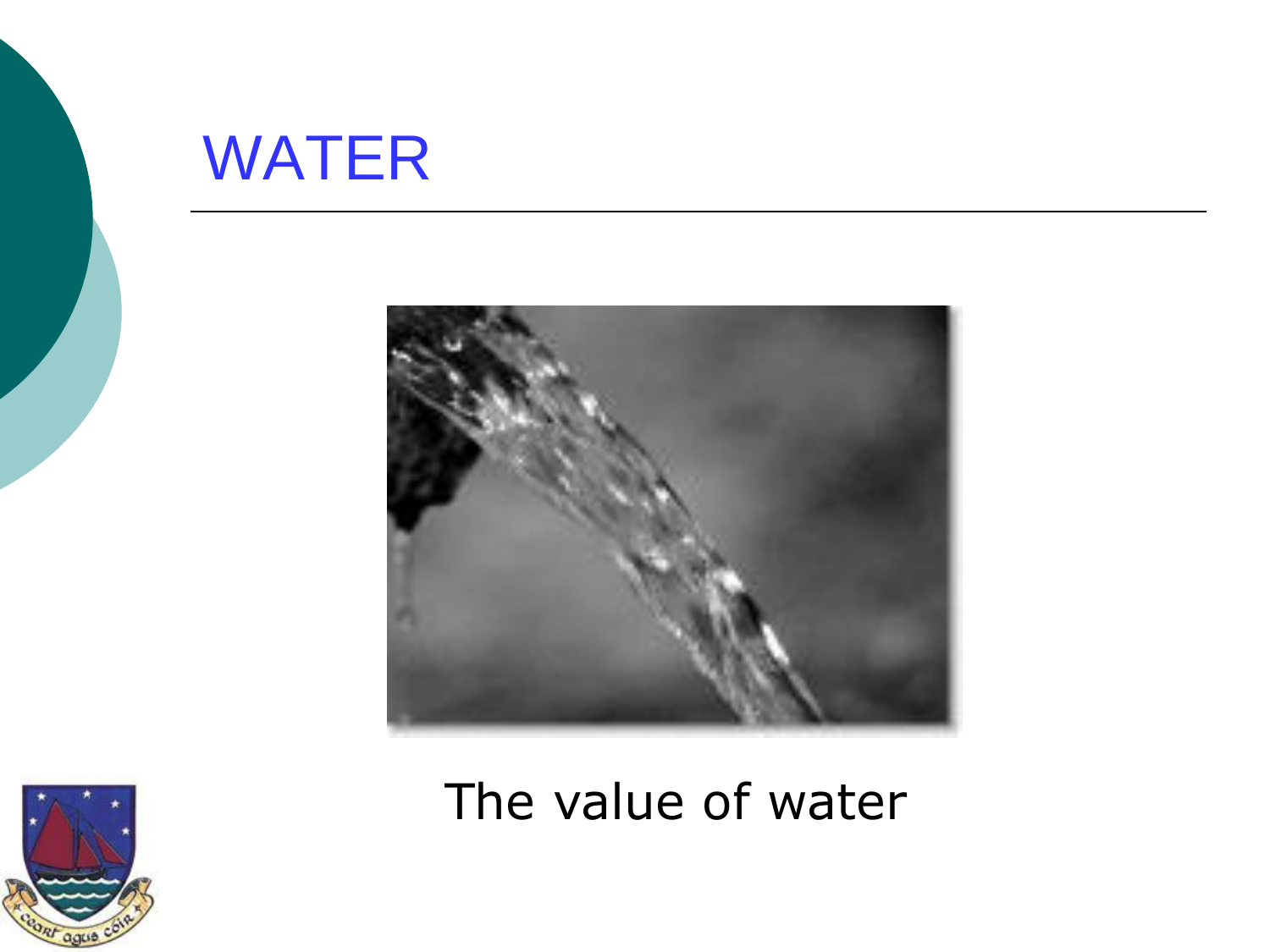### Where do Creggs Community get their water from?

- Water is extracted from lake
- $\circ$  New Water Treatment Plant operating 24/7 to fully treat the water and provide quality drinking water
- $\circ$  Every drop of water entering the network costs money
- Water conservation essential
	- Notify GWS Committee if notice a leak
	- Try not to waste water at home

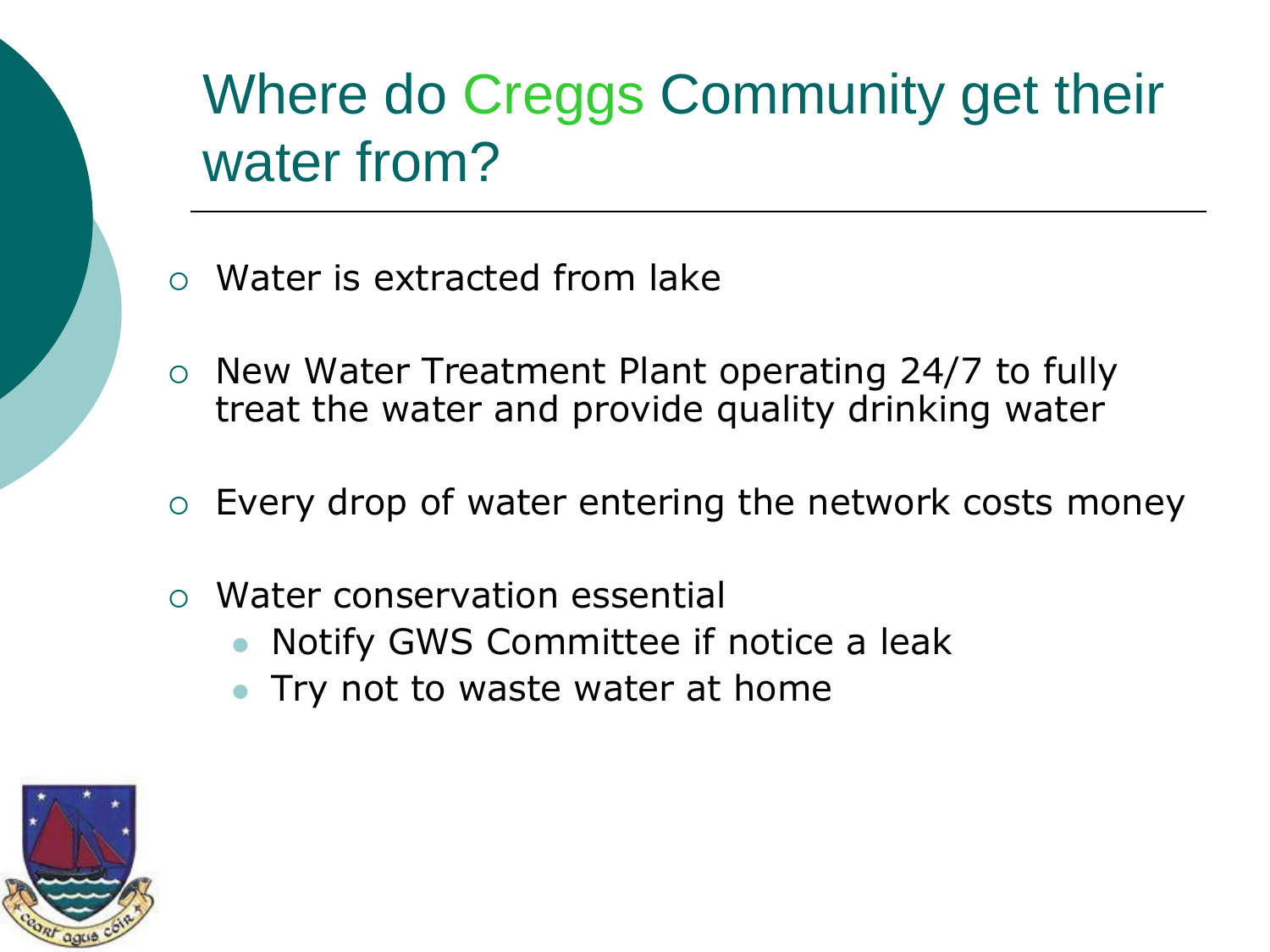### Need for Water Conservation?

- Treated water costs €€€
- o Scarce Resource..





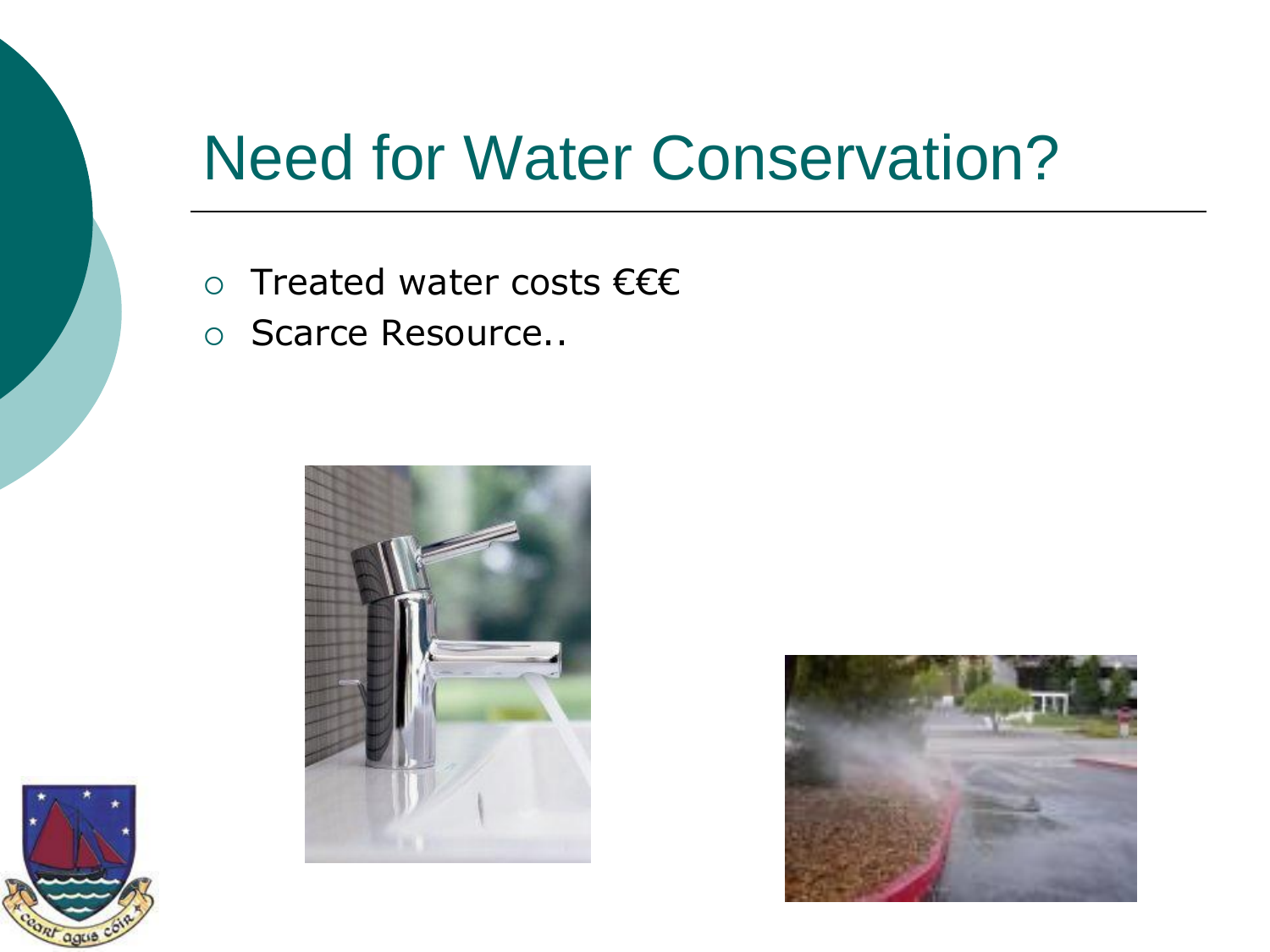# Tips on Water Conservation

#### *Bathroom*

- Shower rather than bathe
	- $\circ$  Shower uses 32 litres, bath 320 litres..
- Turn tap off when brushing teeth  $\circ$  Save up to 10 litres EVERY time..
- Use low flow showerhead/install low flow toilet



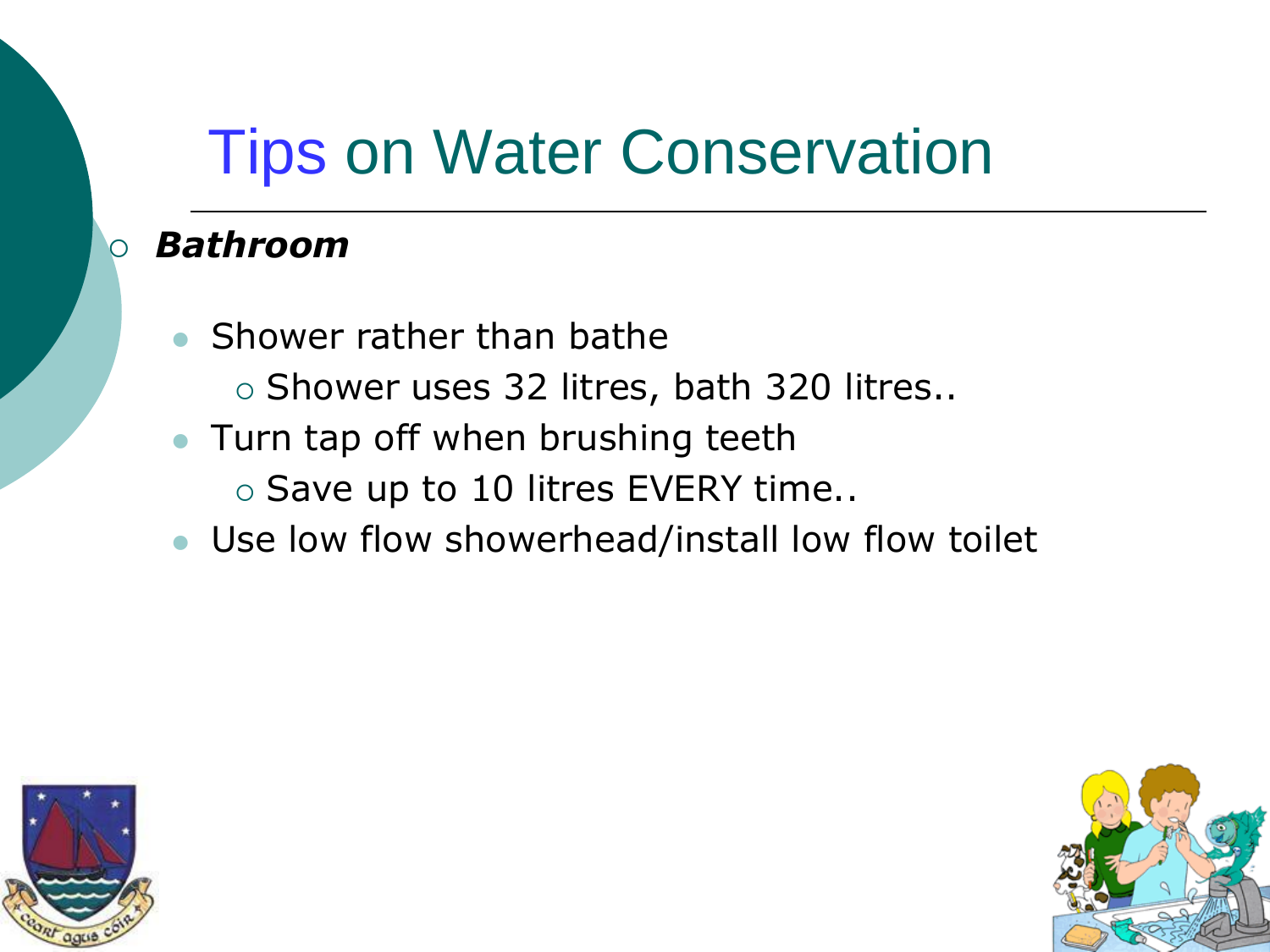# Tips on Water Conservation

#### *Laundry*

- **Fill your washing machine**
- Don't wash clothes unless they need to be washed!

#### *Kitchen*

- Always put plug in sink when washing pots, veg etc
- **•** Fill your dishwasher
- Keep container of drinking water in fridge

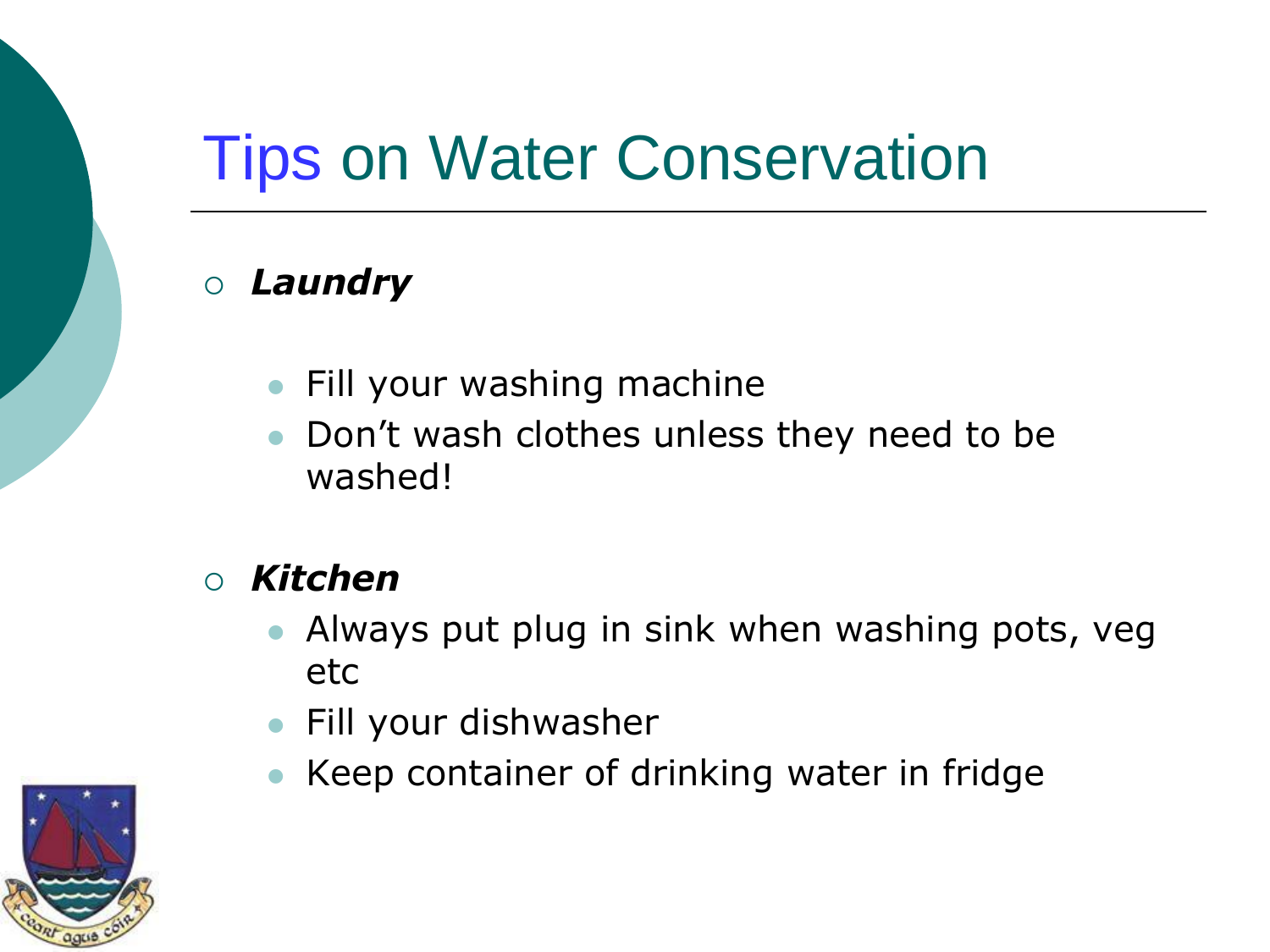### Tips on Water Conservation

#### *Plumbing*

- Repair leaks promptly eg leaking tap, service connection
- Repair dripping taps could waste up to 90 litres per DAY..



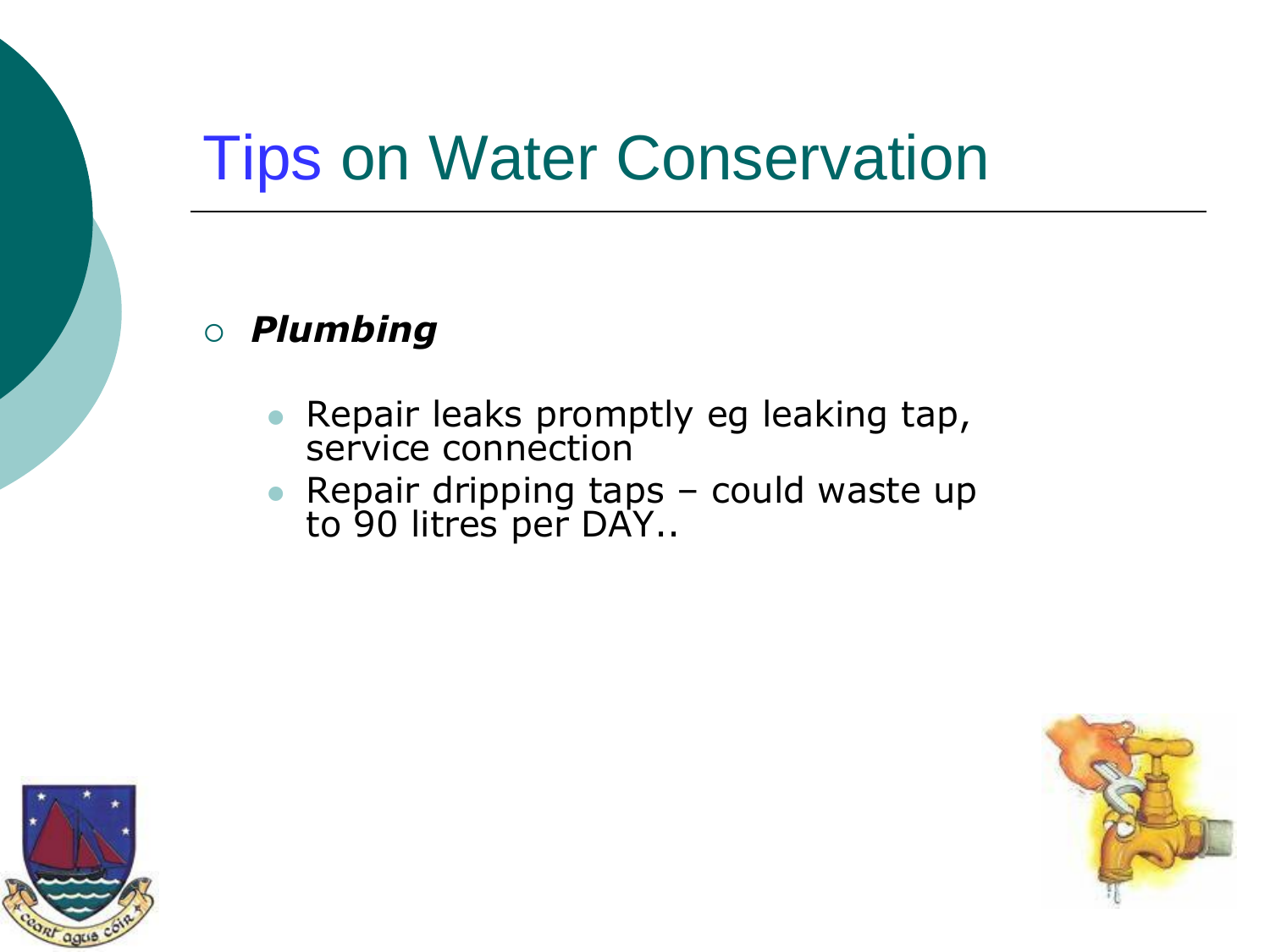#### *Outside*

- Use bucket to wash your car
	- o a hose uses about 33 buckets of water!!

#### *Garden*

- Keep blade on lawnmower sharp
- Water lawn **ONLY** when it needs it…
- Use mulch to retain moisture

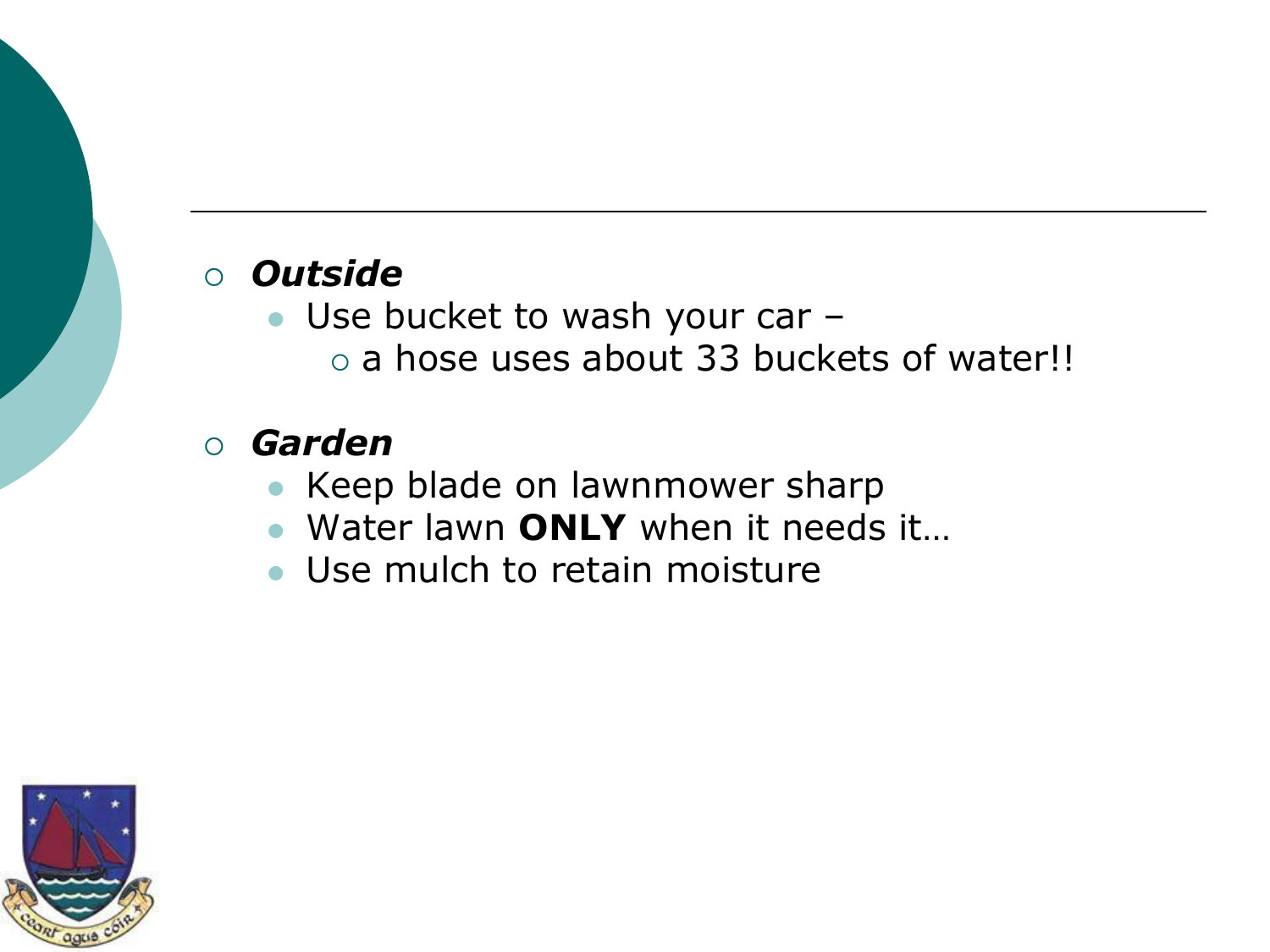

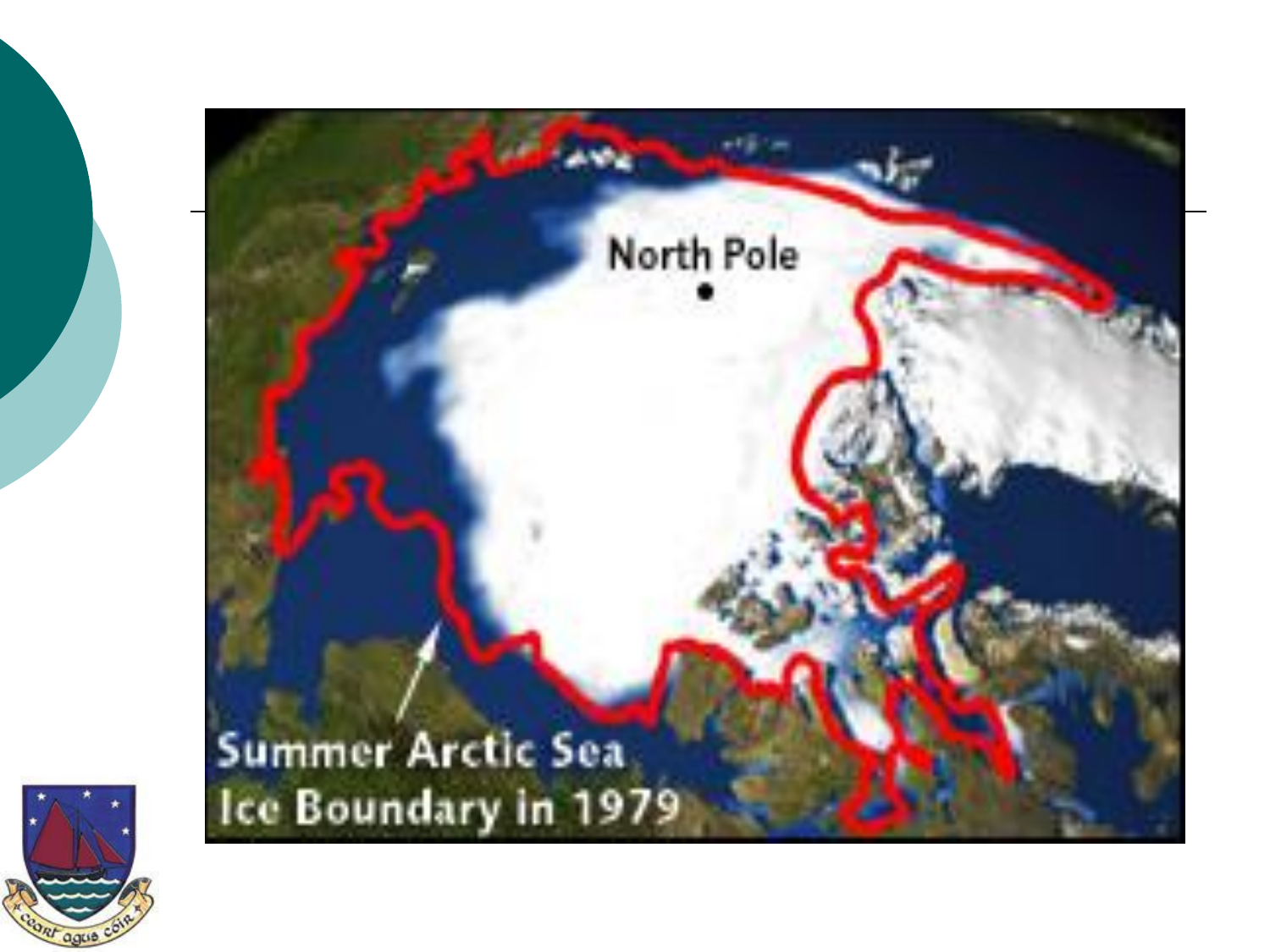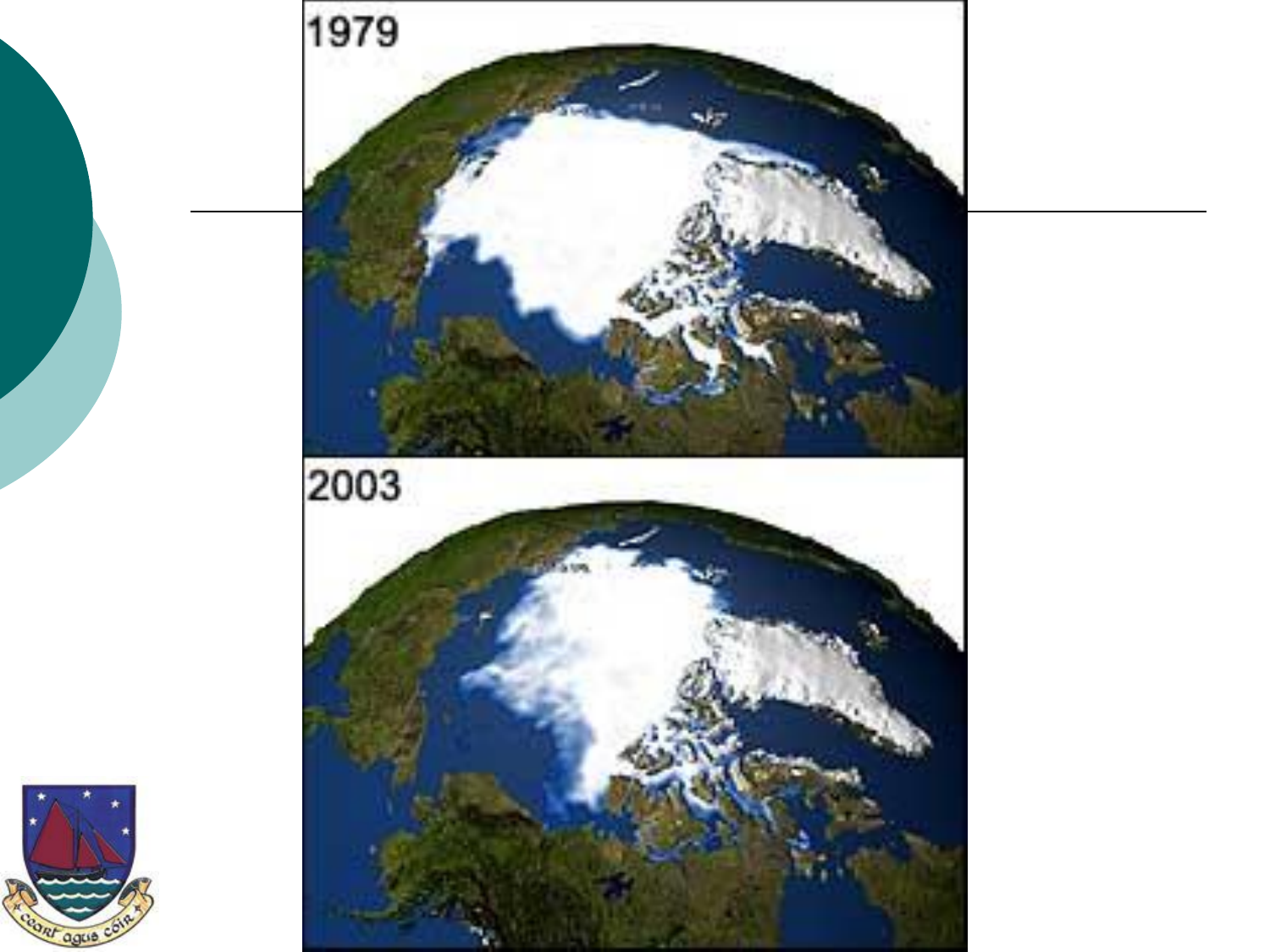### Useful Websites

|                                                                          | o ESB                                   | www.esb.ie                   |
|--------------------------------------------------------------------------|-----------------------------------------|------------------------------|
|                                                                          | ○ Bord Gais                             | www.bordgais.ie              |
|                                                                          | O Sustainable Energy Ireland WWW.Sei.ie |                              |
|                                                                          | o Power of One                          | www.powerofone.ie            |
|                                                                          |                                         | ○ Galway Co Co www.galway.ie |
|                                                                          | $\circ$ TG4                             | www.tg4/ie                   |
| (an teach glas - programme on making your home more<br>energy efficient) |                                         |                              |